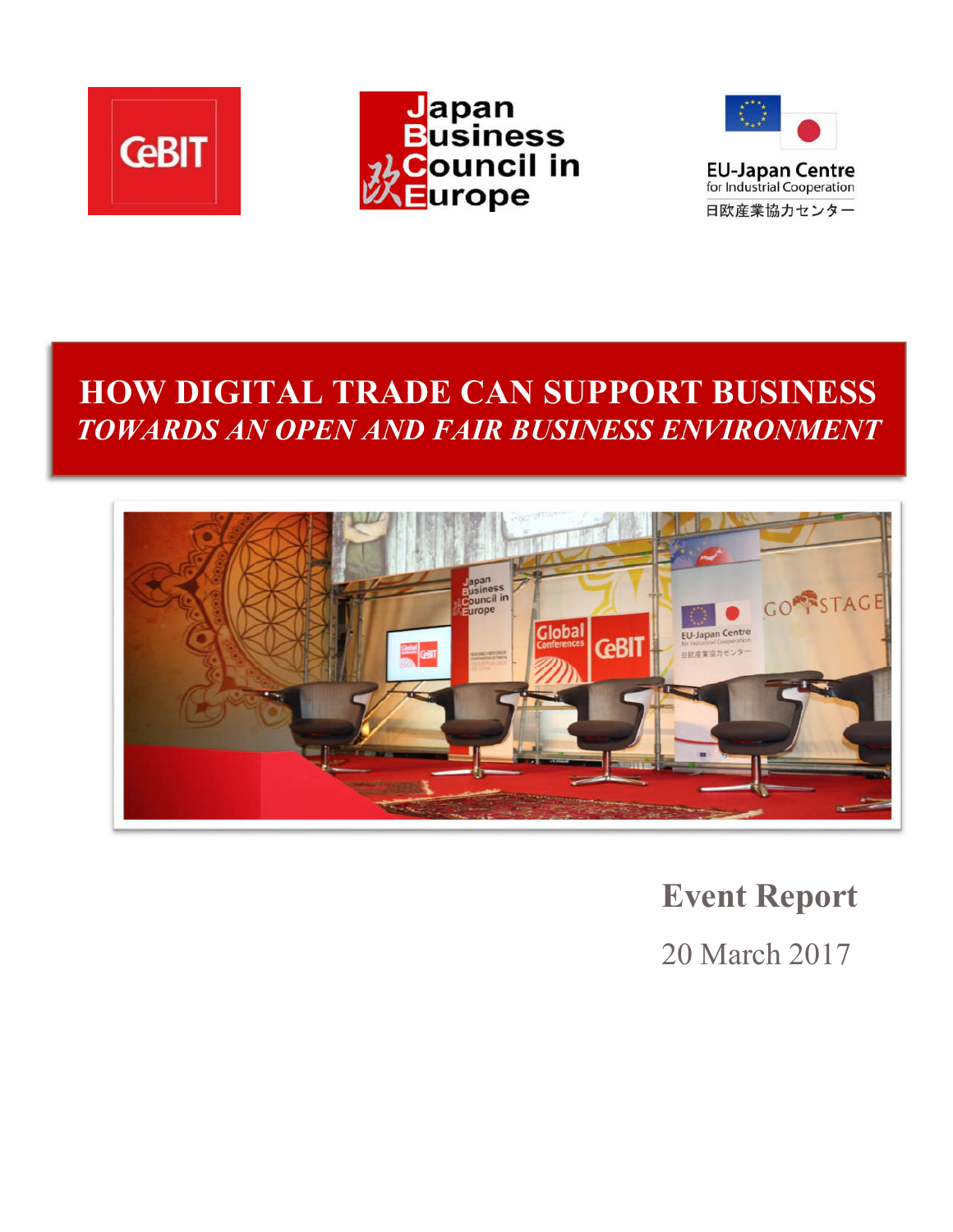### **Executive Summary**

 $\overline{\phantom{a}}$ 

On 20 March 2017, the Japan Business Council in Europe (JBCE) and EU-Japan Centre for Industrial Cooperation hosted an event at CeBIT, an annual conference on digital business with global relevance in Hanover, Germany.

The event, "How Digital Trade can support Business – towards a fair and open business environment", was an occasion to remind participants of the benefits of digital trade in a time where public discourse has become distrusting of trade policy and protectionist policies jeopardise the growth opportunities linked to open and fair trade.



The event showcased the historic EU-Japanese partnership and tradition of EU and Japanese leadership in the digital revolution. Presentations by high level speakers from the German and Japanese governments as well as a culminating panel discussion between policymakers and industry players promoted further cooperation to jointly develop a predictable and seamless framework for the digital economy. Both the EU and Japan share the view that data is an essential resource for economic growth, competitiveness, innovation, job creation and societal progress. Cooperation between like-minded societies is vital to capture growth and prosperity for society and business. Speakers agreed that the advantages of digital trade extend well beyond the traditional digital technology sector, and encouraged the EU and Japan to seize the opportunity to set precedent, bilaterally and multilaterally, for a fair and open global business environment that can be applied in other geographies.

Since 2013, the EU and Japan have been negotiating a comprehensive Economic Partnership Agreement/Free Trade Agreement (EPA/FTA). This pursuit is testament to the ambition of the EU and Japan to deepen their relationship and has included discussions on possible provisions on data flows. In a joint press statement also released on 20 March at CeBIT, the EU and Japanese governments<sup>1</sup> declared their intent to advance cooperation on the data economy.

At the close of the event, JBCE emphatically welcomed the statement and pledged to provide industry support to the EU and Japan as they look to design together an ideal framework for digital trade. This bilateral work is an important source for upward convergence and harmonization in policymaking to facilitate the future adoption of more universal rules on digital trade.

<sup>&</sup>lt;sup>1</sup> [Joint Press Statement](http://www.meti.go.jp/english/press/2017/0321_002.html) by Andrus Ansip, Vice President of the European Commission, Věra Jourová, Commissioner for Justice, Consumers and Gender equality, Hiroshige Seko, Minister of Economy, Trade and Industry (METI), Japan, Naoki Ota, Special Advisor to the Minister, Ministry of Internal Affairs and Communications (MIC), Japan and Haruhi Kumazawa, Commissioner of the Personal Information Protection Commission, Japan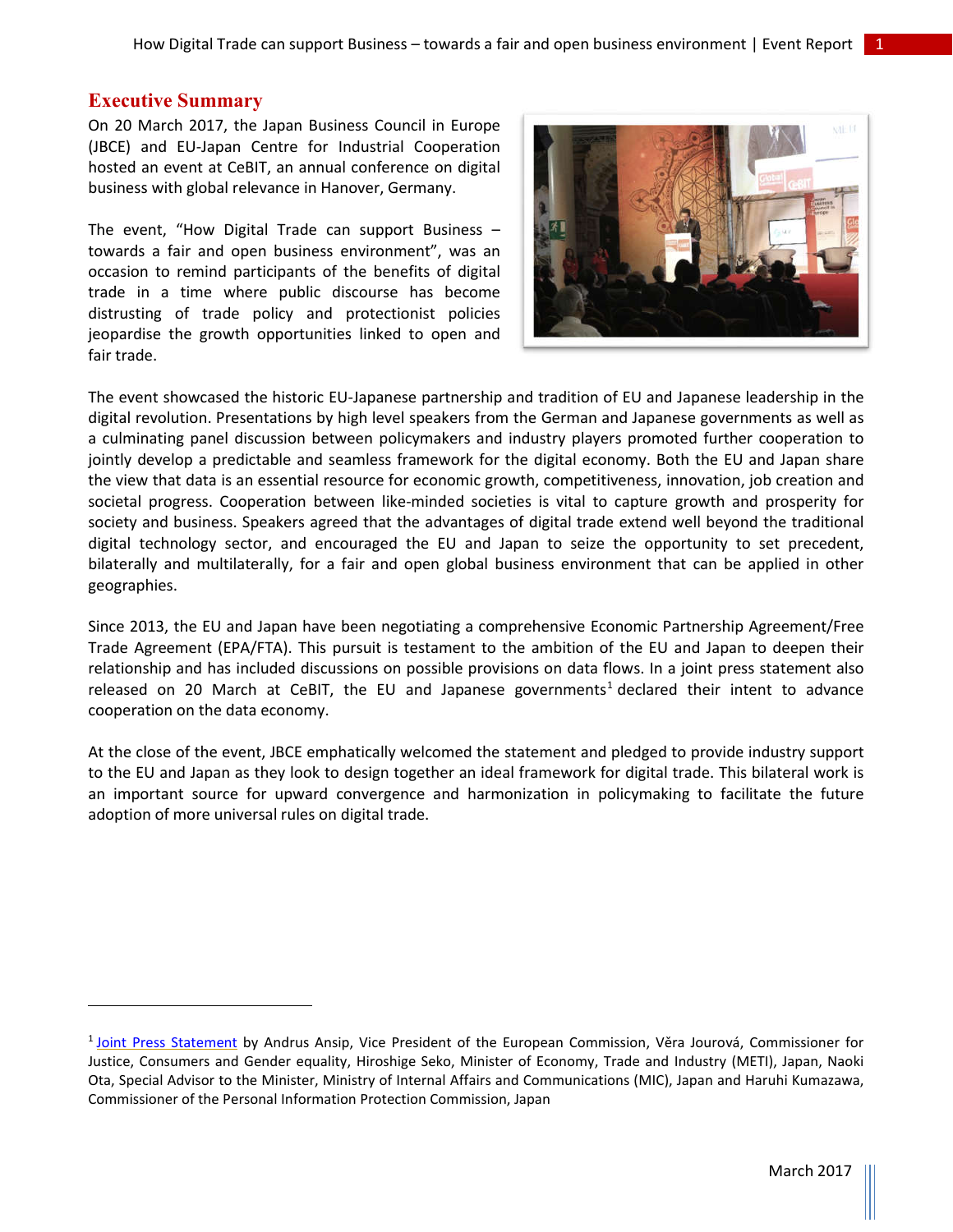#### **JBCE President - Yasunori Yamamoto**

Mr Yasunori Yamamoto welcomed speakers and guests to CeBIT and introduced the hosts, the Japan Business Council in Europe (JBCE) and the EU-Japan Centre for Industrial Cooperation. He emphasized that JBCE strives to act as a bridge to connect Europe and Japan and provide the business perspective on policies relevant to its membership.

He reflected on the rapidly evolving digital business environment wherein information, goods and services are more global and cross more borders than ever before. He emphasised that the advantages of digital trade, including the higher quality goods and services and increased productivity, can be felt along the entire value chain. He warned that barriers to digital trade persist,



*JBCE President Yasunori Yamamoto welcomes guests*

limiting the innovation, job creation and economic growth from the digital economy.

*"Digital trade does not only positively impact the digital technology sector, but has a positive spin-off effect on the entire value chain and across all industries and players, including consumers and employees."*  Yasunori Yamamoto, JBCE President

He underlined that the historic EU-Japanese partnership is based on shared values such as that to open, fair and free trade and expressed his hope that the EU-Japan EPA/FTA could be concluded in the near future. He was transparent about the challenges ahead and urged further cooperation between policymakers, consumers and industry to develop an optimal framework.

#### **Director General for International Cyber Economy Policy at METI - Kiyoshi Mori**



METI's Kiyoshi Mori delivers his keynote

In a keynote entitled "EU-Japan Partnership and Global Data Flow Facilitation", Director General for International Cyber Economy Policy at the Japanese Ministry for Economy, Trade and Industry Kiyoshi Mori stressed the importance of free and open trade and the need for international consensus building on how to further facilitate global data flows. Referencing a McKinsey Global Institute Study, Mr Mori made clear that data flows have surpassed traditional goods in terms of value for global GDP growth. This demonstrates the need for policymakers to address cyber society—issues of access, privacy, competitiveness, localcontent requirements, sovereignty—in addition to "real" society. He called for the dismantling of digital borders and advocated for a multistakeholder approach.

He warned about growing protectionist policies such as the growing number of data localisation regulations and spoke in support of developing One Internet, enabled with international information

exchanges. He acknowledged the need for a basic regulatory framework including standardisation, personal data transfers, consumer protection, trade secret thefts and access to data, but hoped regulation could be kept to a minimum.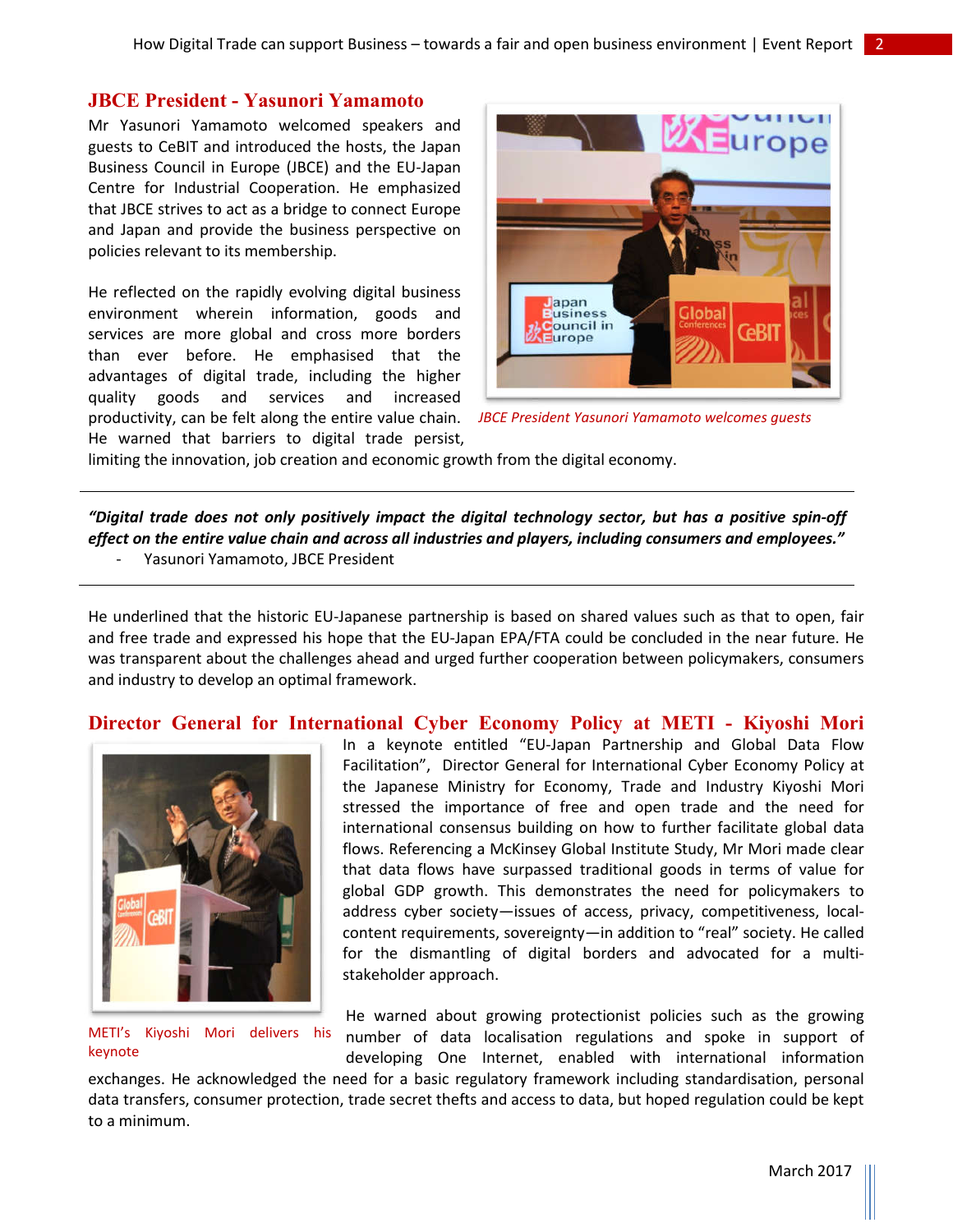*"Some international information exchanges are needed in order to keep One Internet as One Internet"*  - Kiyoshi Mori, Director General for International Cyber Economy Policy at METI

He went on to discuss digital principles agreed at G7 level during the 2016 Japanese presidency, namely the promotion of the free flow of information, the prevention of localisation barriers and the protection of critical source codes. He hoped international fora such as the G20 (where Germany, host country for CeBIT, holds the 2017 presidency) and APEC would affirm these principles.

He mentioned the Joint Statement for more discussion between the EU and Japan on digital economy policies and called exchanges at the government level at CeBIT very successful. He noted that Germany, host country for CeBIT, holds the 2017 G20 Presidency and said Japan looked forward to contributing to discussions on digital economy led by Germany.

# **Deputy Director General for Digital Agenda for Germany and Europe, BMWi - Andreas Goerdeler**

Deputy Director General for Digital Agenda for Germany and Europe at the BMWi Andreas Goerdeler used his keynote entitled "Fostering the Digital Economy through International Cooperation" to highlight how international cooperation can support the digital economy, including to design an optimal framework for the free flow of data. He called the promotion of digital trade the "core" of the European and German trade agenda and said an open global business environment was essential. He too welcomed the declaration from the EU and Japanese governments at CeBIT.

He called for the integration of the real and cyber worlds and indicated that data and digitisation are important factors for growth and an integral part of the digital economy. Already between 2005 – 2015, the volume of global data flows increased by a factor of 45. Digital services and IT products are part of every day life, smart products and machines have become a reality and connected cars will follow suit.



Andreas Goerdeler of BMWi describes Germany's plans for the G20 Presidency 2017

*"There is no doubt that promoting digital trade is the core of the EU and Germany's trade agenda."* 

- Andreas Goerdeler, Deputy Director General for Digital Agenda Germany and Europe, BMWi

He entreated countries with a strong interest in the digital economy to work together to keep the global business environment open and prevent new forms of digital protectionism that create barriers for industry. He praised the cooperation of Japan and Germany on these topics, as well as joint work on research, development and innovation and electric mobility. He called the partners leading economies in the industrial internet and cited Industry 4.0 and the Robot Revolution Initiative as standout examples. He underlined that Germany and Japan can learn a lot from each other and reap benefits from close cooperation.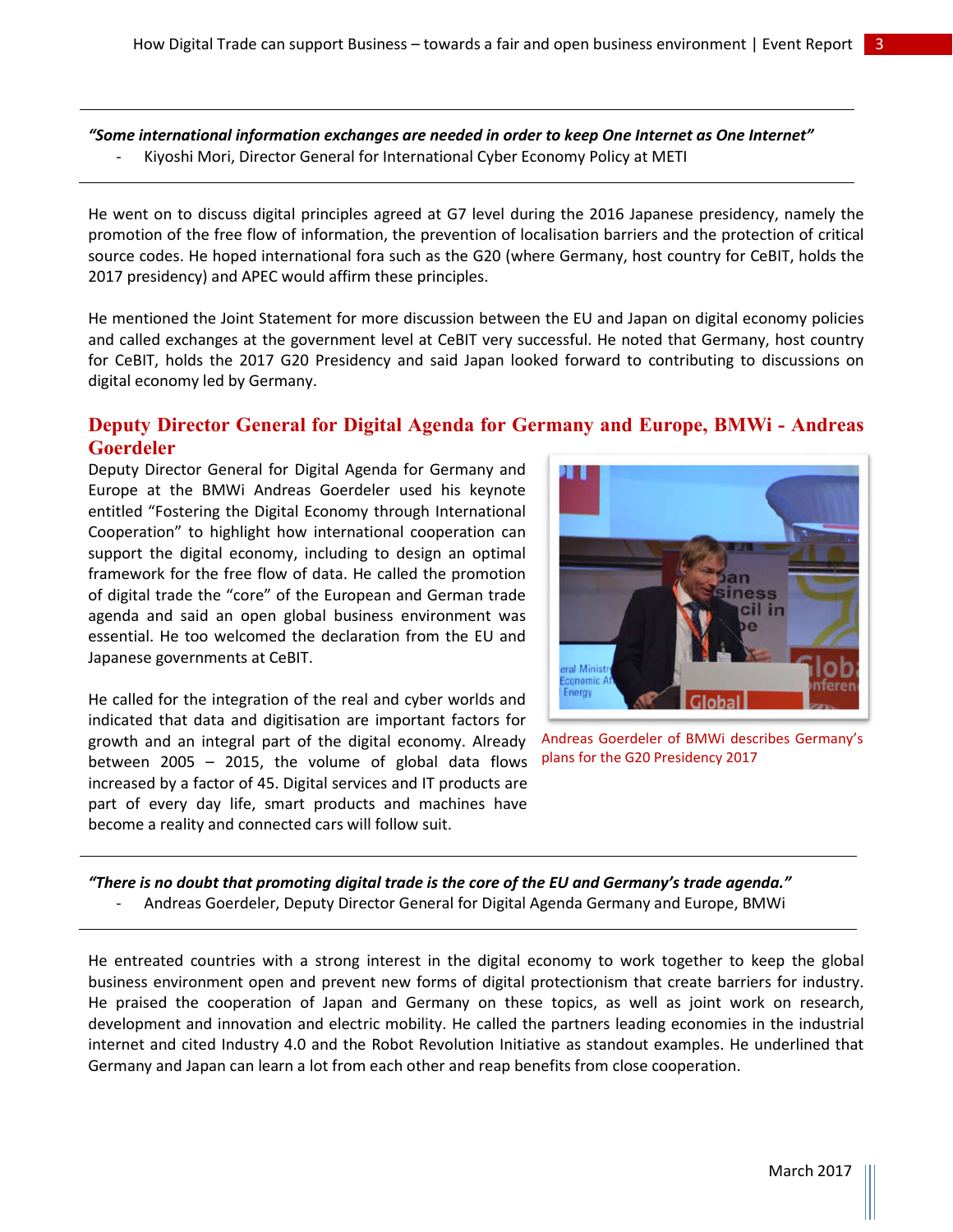He thanked Japan for its leadership in putting these topics on the agenda during its 2016 G7 Presidency and affirmed that Germany will continue this at G20 with the first G20 digital ministers meeting in April. He was optimistic in this regard despite the heterogenous G20 composition. He felt that the current cooperation on digital trade was a starting point for further action and not the end goal, as technology changes fast.

## **Panel Discussion**

Panellists:

- **Bruno Gencarelli,** Head of Unit International Data Flows and Protection, DG Justice & Consumers, European Commission;
- **Damir Filipovic,** Director, Digital Enterprise and consumer Policy, DIGITALEUROPE;
- **Hosuk Lee-Makiyama,** Director, ECIPE (European Centre for International Political Economy);
- **Thorsten Höhnke,** CTO Enterprise & Cyber Security EMEIA, Fujitsu



From left: Moderator Peter Hopwood and panellists Bruno Gencarelli, Thorsten Höhnke, Damir Filipovic and Hosuk Lee-Makiyama

The panel discussion was opened by **Mr Lee-Makiyama** of ECIPE. He defined trade as the ability to shift goods and services beyond your neighbourhood or country on a level playing field and serve customers no matter where they are. According to him, **"digital is not just a new channel, it's an entire revolution"** from which small and large companies alike can benefit across sectors. This is apparent for instance in the fact that traditional German industry needs connectivity and internet more than resources like electricity and labour, and half of trade in the service industry occurs via digitisation and the internet.

**Mr Höhnke** confirmed that business is indeed experiencing a digital transformation and urged those designing the transformation to keep end users in mind. He said Fujitsu witnessed first-hand the power of digital trade to enable business in the wake of the terrible 2011 earthquake in Japan. The company was forced to shift its operations to Europe in just 7 days. The trust, speed, and intercompatibility made possible by digital trade was invaluable in making this possible. Although in this case the earthquake had pushed the company to act quickly, he hoped this kind of compatible framework would be the rule and not an exception. "**I understand the Commission is working on this with Japan to enable our companies to handle these situations and allow us to engage in digital trade,"** he said.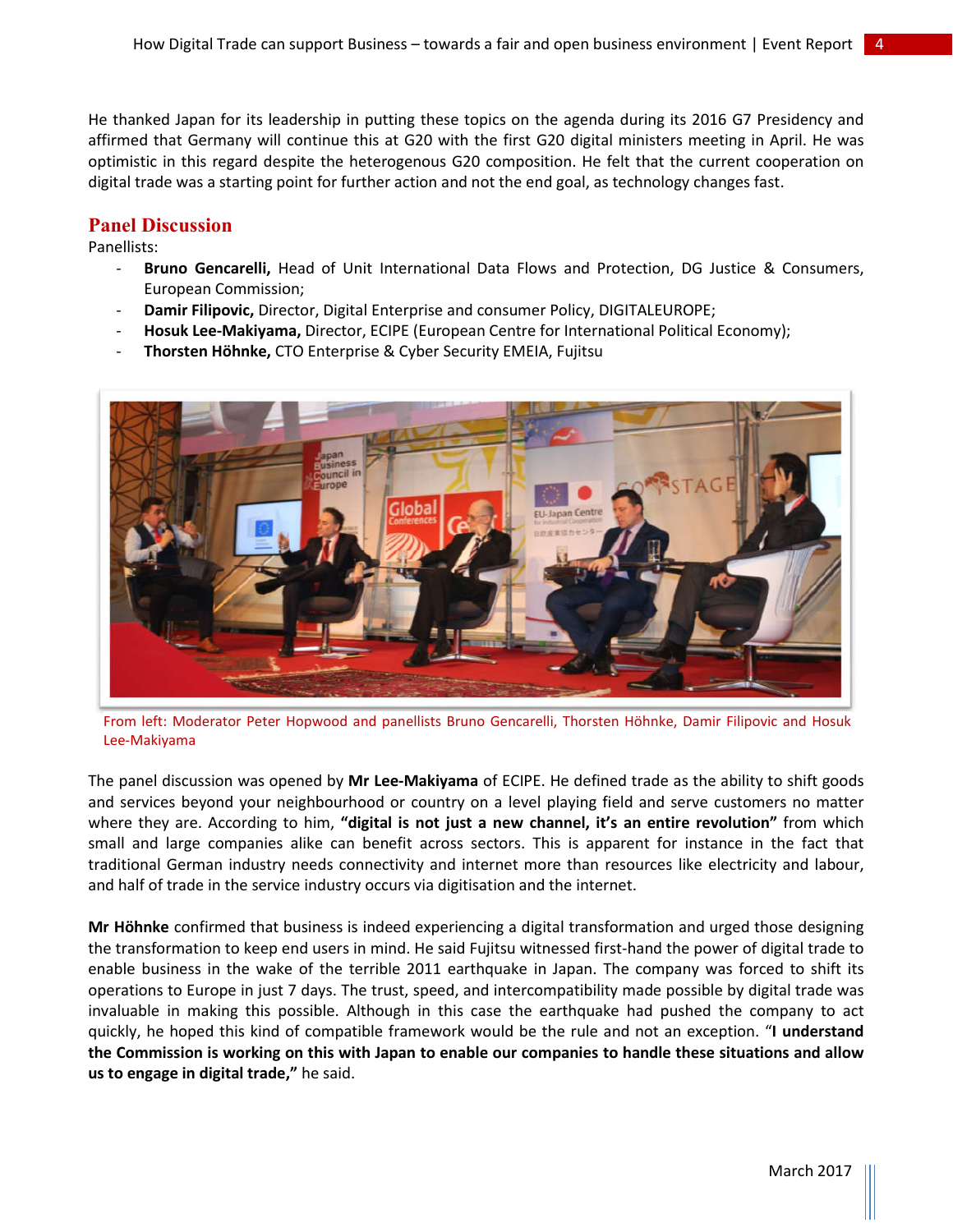The representative from the European Commission **Mr Gencarelli** said the EU executive was indeed working on international data flows, both in a commercial sense and in the area of data protection, and that the Commission will make facilitating data flows with Japan a priority for 2017. He considers the EU-Japan relationship to be one of great opportunity, as "**both recognize that in the digital era that promoting high standards of privacy and facilitating digital trade are not mutually exclusive but can go hand in hand**."

**Mr Filipovic** of DIGITALEUROPE welcomed the European Commission's focus on Japan. He was likewise pleased to hear the keynotes from the current G20 German Presidency and former G7 Japanese Presidency confirm the growing importance of digital trade. Referring to the EU-Japan FTA, he encouraged the inclusion of principles from the G7 and future G20 discussions to set a gold standard for the future. He underlined that Japan is a credible, stable, longstanding partner willing to engage in more dialogue and recommended the EU embark on the definition of these principles on data flows. He said these "**already exist as WTO and GATT principles, so this is not new, but they need to be reinforced and applied."**

The European economy is increasingly dependent on open connectivity as more trade happens via digital channels, said **Mr Lee-Makiyama**, with nearly a half a trillion euro per year is at stake if these channels fail. This is equivalent to more money than all European companies' dividend pay-outs to investors. He emphasised that without digital trade, the entire balance of pay in Europe would go negative, resulting in an economic crisis. He called for the EU to develop stable regulations without discriminatory treatment to allow business to flourish, citing regulatory barriers like localisation or service blockages. **"These can make it impossible for small and big firms alike to continue business."**

**Mr Filipovic** agreed that barriers must be dismantled and that data must flow. He reiterated Mr Mori's call for one global internet, bearing in mind important issues of security, privacy and trade secrets. He warned that these issues can sometimes be used by other regimes as an excuse for protectionism.

In his reply, **Mr Gencarelli** stated that constitutional and commercial values in EU and Japan foresee robust standards of protection as a requirement and condition for stable, secure and competitive commercial flows on which trade in the data economy depends. He highlighted that both the EU and Japan had recently reformed data protection legislation on the basis of common principles, and that this convergence is the foundation for further data flow facilitation. He mentioned that the joint statement from the Commission and METI released at CeBIT also recognises this common ground and pledges to continue working together. "**We have a unique opportunity between the EU and Japan, as both face the same kinds of challenges and both are trying to seize the same opportunities."** 

**Mr Lee-Makiyama** agreed that privacy rules are non-negotiable and FTAs should not challenge them. However he underlined that EU and Japanese privacy regimes are not discriminatory and comply with WTO rules and therefore can withstand any challenge based on trade law. In this light, he argued, there is no risk to privacy and consumers in trade agreements. He said there were two ways forward: one is to consider Japan as a trusted partner and achieve things with Japan the EU cannot with other countries, especially in light of the similar constitutional structures mechanisms like adequacy decisions should prove easier. The second way forward would be to use FTAs to define common, lowest possible standards on digital trade for countries that disagree or with whom the EU does not share structures. He encouraged the Commission to consider using the partnership with Japan to create rules together, even if Japan is not the explicit target. **"Japan has been instrumental in setting global standards and partnering with us in digitization and also with traditional manufacturing. Without Japan we cannot create common standards for any industry.**"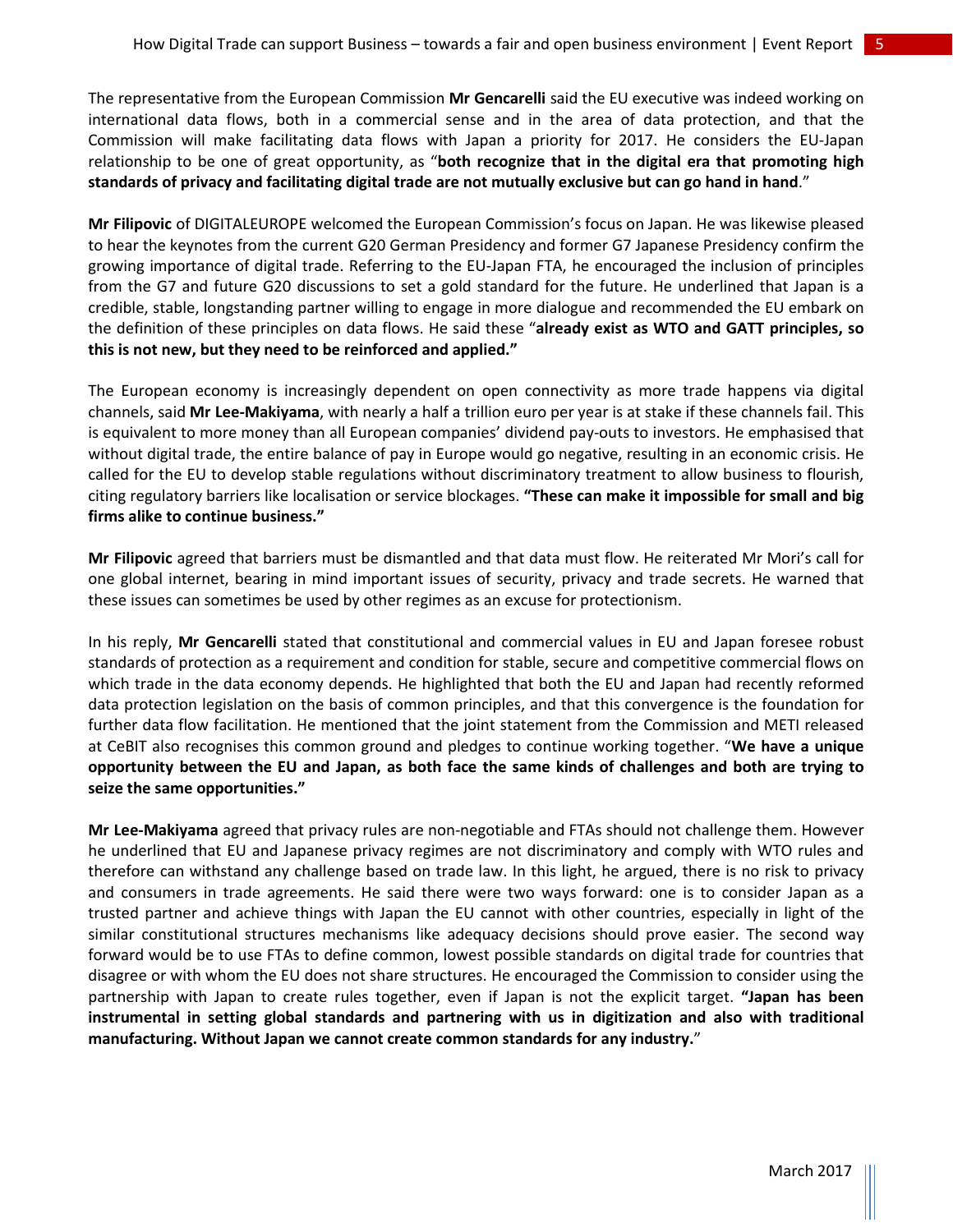**Mr Filipovic** also hoped that important digital issues and digital trade would be reflected in the EU-Japan FTA. He agreed with Mr Lee-Makiyama that their inclusion could be the basis for the continuation of EU-Japanese cooperation on standards, on technological development, and the development of the internet, data and the data economy. He felt the EU-Japan FTA could set precedent for future agreements. He highlighted the EU-US adequacy decision "Privacy Shield" as an example where different systems made negotiating the free flow of data difficult. He felt that the EU and Japan enjoy mutual trust and have comparable systems and similarities that make cooperation easier and said there was no reason not to capitalise on this in a positive way from both sides.

**Mr Gencarelli** said commercial talks and privacy talks run on separate tracks, but they can complement each other. "**We can make them go the same direction and produce tangible outcomes that could benefit both business and individuals**." He feels an adequacy decision will facilitate commercial exchanges. The unique momentum with Japan is linked to ongoing trade talks and the recent reforms to both EU and Japanese privacy and data protection systems. He said the Commission and Japan would use the coming months to build on that convergence.

**Mr Höhnke** shared the viewpoint of ECIPE and DIGITALEUROPE with regards to bilateral work between the EU and Japan as a driver of global harmonisation of standards and regulations. He reasoned that if the EU and Japan begin together, this can be an example of workable systems that could work on a broader base.

**Mr Gencarelli** also considered bilateral work essential to developing standards, including in privacy, as the EU and Japan are like-minded countries and partners in this area. He said international standards in the field of privacy are increasingly important on the international agenda including in the OECD or G20. He agreed that if the EU and Japan can successfully converge, they can contribute to shaping those international standards on such key issues not only for the digital economy but the digital society as a whole.

**Mr Lee-Makiyama** insisted Japan was a safe first pilot in terms of privacy and provisions for digital trade in FTAs, thanks to the mutual trust between the EU and Japan. The conditions are all met: Japan is in a highgrowth area, it is a like-minded partner, and neither Japanese nor EU users and consumers need to be concerned about the respective regulations in place. Equipped with that trust, he believes the EU and Japan have a common interest to ensure FTAs concluded between other partners are open and non-discriminatory and that the free flow of data in economies is defined on European and Japanese terms. He encouraged the EU and Japan to conclude a high-standard FTA that pushes other countries to uphold the European and Japanese standards of openness.



All speakers gather for a photograph before the commencement of the event. From left: Moderator Peter Hopwood, Kiyoshi Mori, Yasunori Yamamoto, Andreas Goerdeler, Marco Canton, Thorsten Höhnke, Damir Filipovic and Hosuk Lee-Makiyama.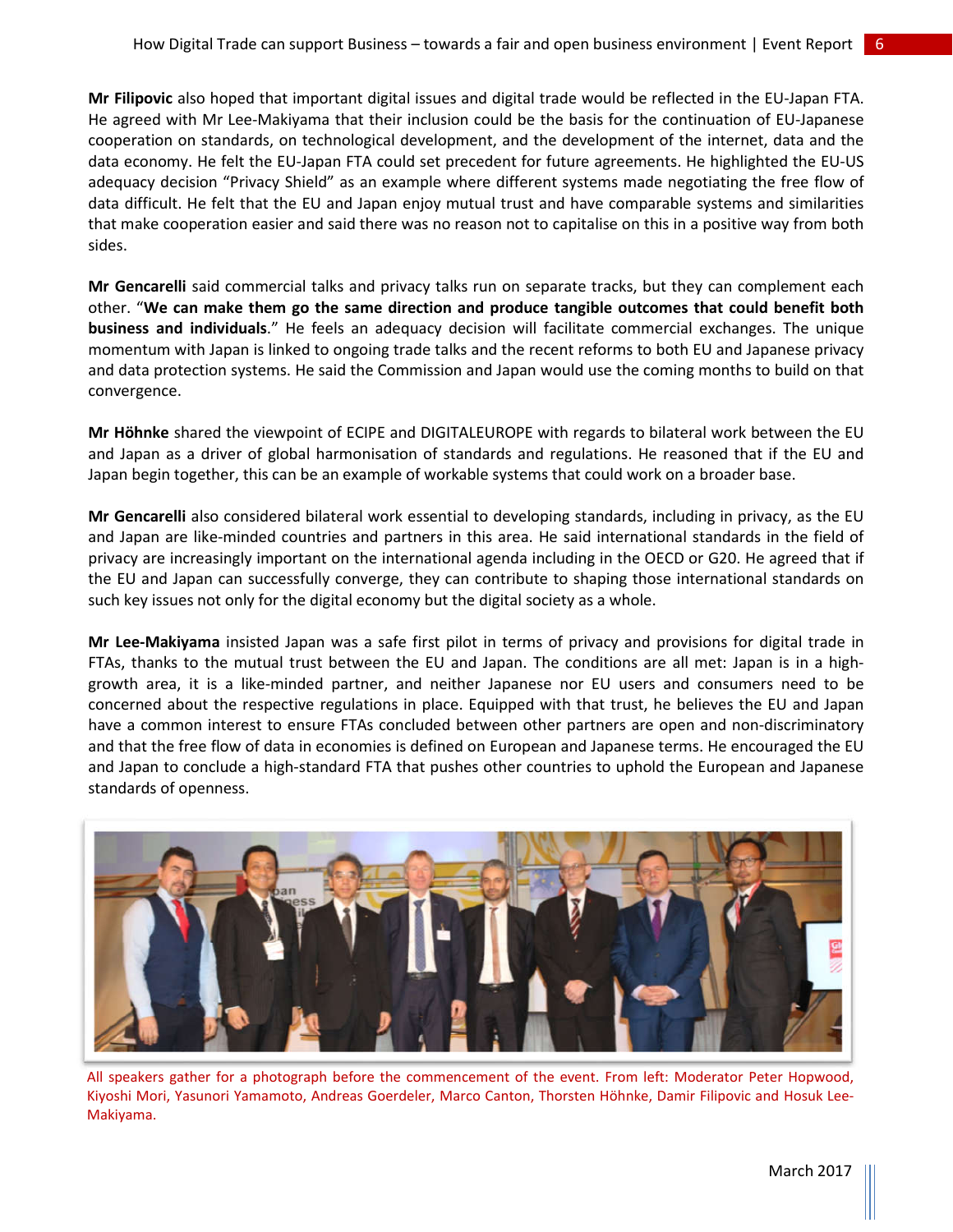# **Chair of the JBCE Digital Innovation Committee - Marco Canton**

In his closing remarks, Mr Canton said the JBCE message was simple and clear: JBCE is committed to making sure personal data flows will be possible in the near future. To this end, JBCE and its members are willing to support the EU and Japanese governments in their endeavour to cooperate more on the data economy, for instance by providing suggestions and guidelines.